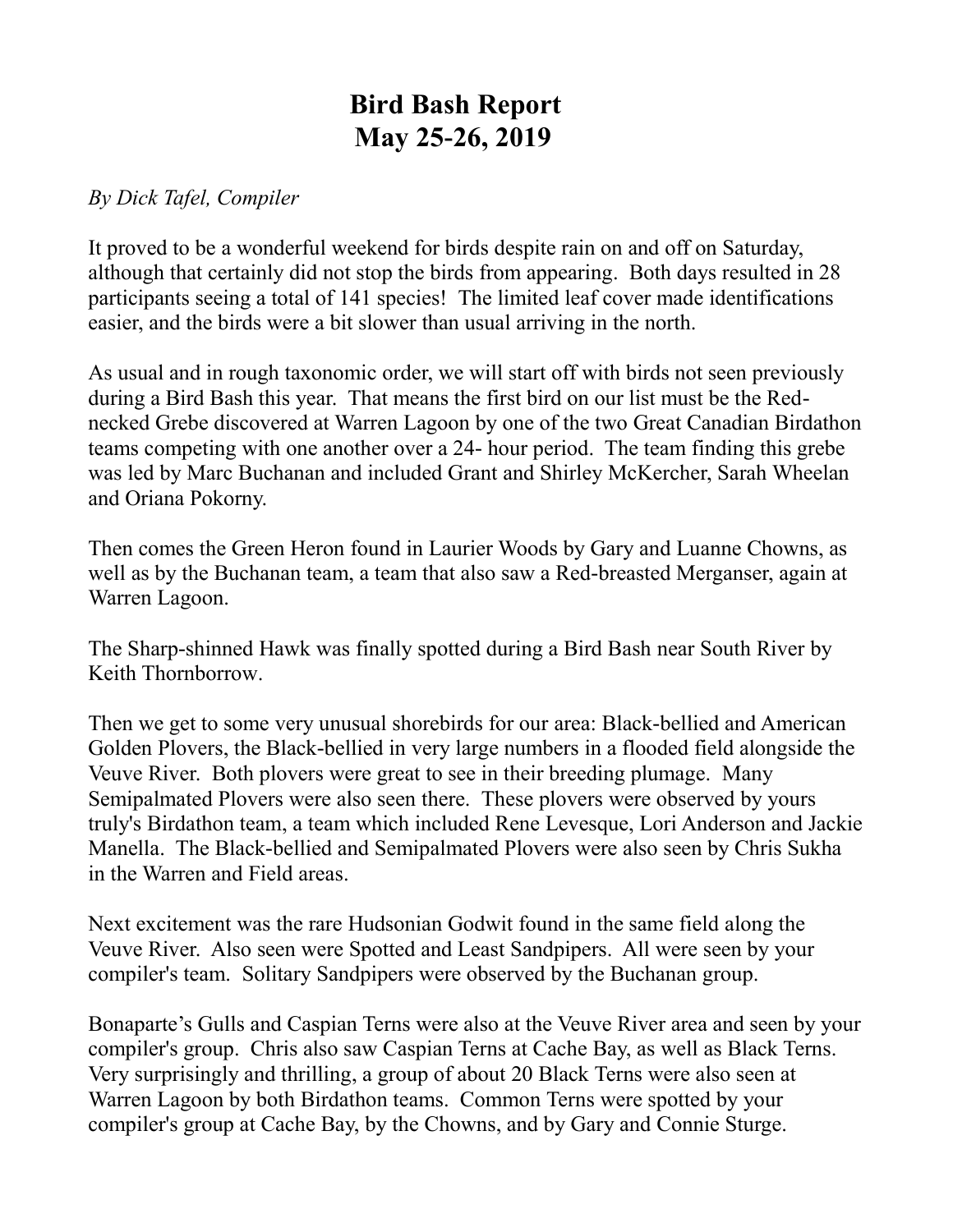A Black-billed Cuckoo was noted by Chris at Field.

We now have reached the Whip-poor-will, heard by Buddy Myles in the west end and by Mary Young and by your compiler's team in the east end, not far from Corbeil. This team also observed Chimney Swifts at Powassan Lagoon.

Almost everyone noted Ruby-throated Hummingbirds which had arrived at many feeders.

Great Crested, Alder and Least Flycatchers were about, all three observed by your compiler's bunch; Great Crested by Lloyd and Janet Sparks; and Least by Chris and Mary Young. Eastern Kingbirds were seen by many.

Vireos: The Warbling was upon Chris's list and that of the Buchanan team. The Redeyed was spread among very many observers, while the Blue-headed was noted only by your compiler's group and by Chris.

Swallows: They had finally arrived in fairly large numbers, with the Northern Roughwinged being noted astride the Veuve River by both Birdathon teams and by Chris. He and also saw the Cliff, as did your compiler's team, a team which also found Banks at Powassan Lagoon.

Swainson's Thrush was upon Chris's list and your compiler's team list. This team also observed the Wood Thrush.

The Gray Catbird was noted by many, including Therez Violette. The American Pipit was seen solely by the Sturges. They also noted the just-arriving Cedar Waxwings, as did your compiler's team.

Now we get to the wonderful wood warblers: Twenty-four species were seen, twentyone for the first time this year. Most observers who got out into some wooded areas saw a lot! We will just denote all of the first-seen ones and pick out the few that were seen only by one or two groups.

Warblers seen for the first time were Tennessee, Orange-crowned, Nashville, Northern Parula seen solely by Chris and by Linda Stoner, Yellow, Chestnut-sided, Magnolia, Cape May, Black-throated Green, Blackburnian, Bay-breasted noted only by your compiler's team, Blackpoll seen well by your compiler's team at Powasssan Lagoon, the very rare Cerulean also seen at Powassan Lagoon and noted by three members of your compiler's team, Black and White, American Redstart, Ovenbird, Northern Waterthrush noted solely by your compiler's team, Mourning Warbler heard by Mary and seen by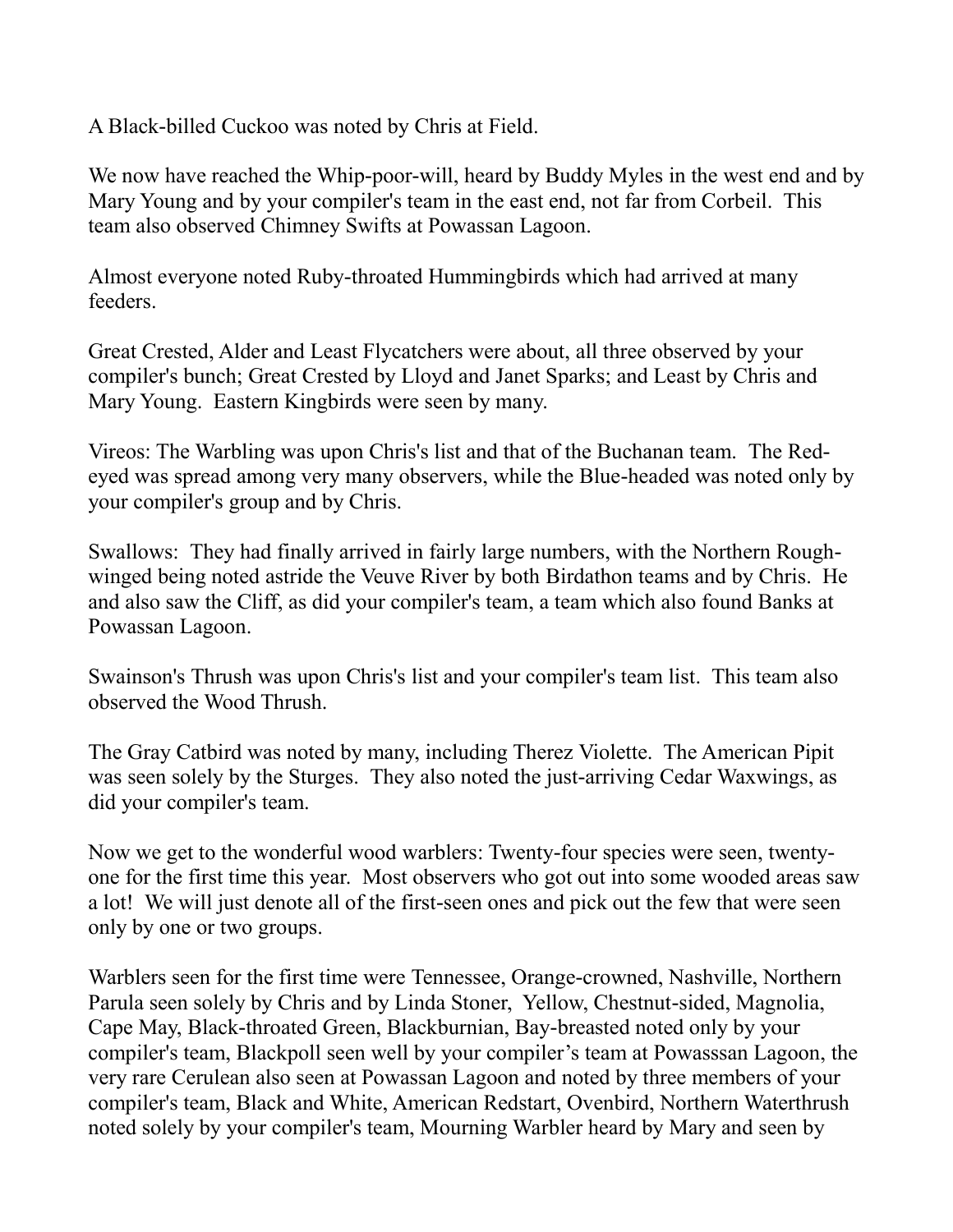Chris, Common Yellowthroat, Wilson's and Canada. What a terrific collection of North America's most exciting birds!

Then there was the Scarlet Tanager. This exotic species was seen well by your compiler's team, and by Mary, the Chowns and Chris.

The Lincoln's Sparrow was the only sparrow seen for the first time during a Bird Bash, spotted by the Chowns.

Then there was the thrilling Rose-breasted Grosbeak, enjoyed by many, including Peter and Pam Handley, and the equally exciting Indigo Bunting noted solely by your compiler's team along Alsace Road, and by Keith at his spot in South River.

Bobolinks were clearly around and noted by several, including Steve Pitt in the east end.

Beautiful Baltimore Orioles had arrived in small numbers and much enjoyed by Buddy, Keith, Linda Stoner, by both Birdathon teams, and by the Sturges who had quite a little collection in their yard.

And so that concludes the birds not previously seen during a Bird Bash so far this year. We must now get to those seen upon previous Bird Bashes this year.

Again, in rough taxonomic order, this starts with the Common Loon. Most who have lake views found this iconic species. The Pied-billed Grebe was noted solely by your compiler's team. Double-crested Cormorants were widely observed.

The American Bittern was observed by Keith, Mary, Steve, the Sparks, and the Buchanan team. Great Blue Herons were sighted by Mary, Chris and both Birdathon teams.

Turkey Vultures were quite ubiquitous, as were Canada Geese.

As to ducks, most of the "puddle ducks" (eight species of them) were widely about, and likewise some divers, like the Lesser Scaup, Common Goldeneye and Common Merganser. Bufflehead were seen only by the Buchanan team and by Chris. Hooded Mergansers were only upon Chris's list.

As to predators, they were not widely discovered, except for Osprey, Northern Harrier and American Kestrel. The Broad-winged Hawk was found only by the Buchanan team, the Sparks, and the Sturges who, along with Keith, also saw the Bald Eagle. A Merlin was sighted solely by Mary Ann Kenrick in town, and by Ernie in the east end.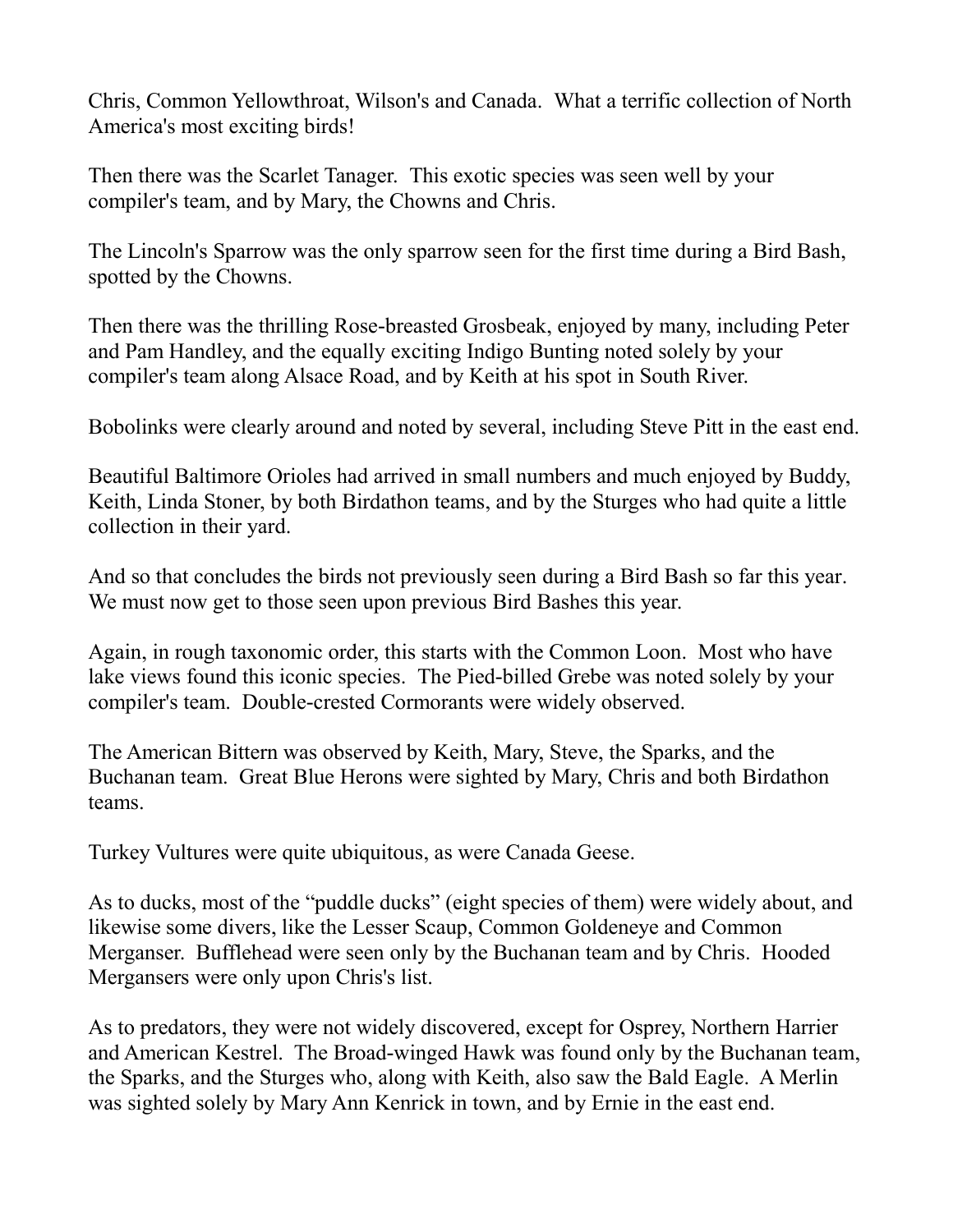Ruffed Grouse were petty commonplace, but the Wild Turkey was spotted yet again only by Keith. For the third consecutive month, Sandhill Cranes were surprisingly common.

Killdeer came up on many lists, also for the third consecutive month. But yellowleg species were not discovered, although normally common.

Wilson's Snipe was noted by Mary. American Woodcock were observed by Chris and your compiler's group.

Rock Pigeons were very common as usual, while Mourning Doves somewhat less so.

No owls were noted.

Belted Kingfishers were fairly widespread, being noted by both Birdathon groups and by Keith, Chris and Mary.

As to woodpeckers and sapsuckers, the Downy, the Hairy, the Northern Flicker and the Yellow-bellied Sapsucker were widespread and seen by many, but the Pileated was only upon the Buchanan team list, as well as the lists of the Chowns, Mary and Keith.

Eastern Phoebes were quite common.

The Canada Jay was once again noted only by Ernie. Blue Jays were pretty well everywhere, as were American Crows and Common Ravens.

Tree and Barn Swallows were our major swallow groups.

Black-capped Chickadees and Red and White -breasted Nuthatches were fairly widespread, but the Brown Creeper was noted solely by the Chowns.

Just a few Winter Wrens were noted - by your compiler's group and by Chris.

Ruby-crowned Kinglets were seen by the two Birdathon teams, while the Goldencrowned was seen only by your compiler's team.

Eastern Bluebirds were enjoyed solely by the Sturges. The Veery and the Hermit Thrush were rather more widely spotted, as was the American Robin.

Brown Thrashers were noted by Therez, Donna Demarco, and both teams, among others.

European Starlings were, as usual, almost everywhere.